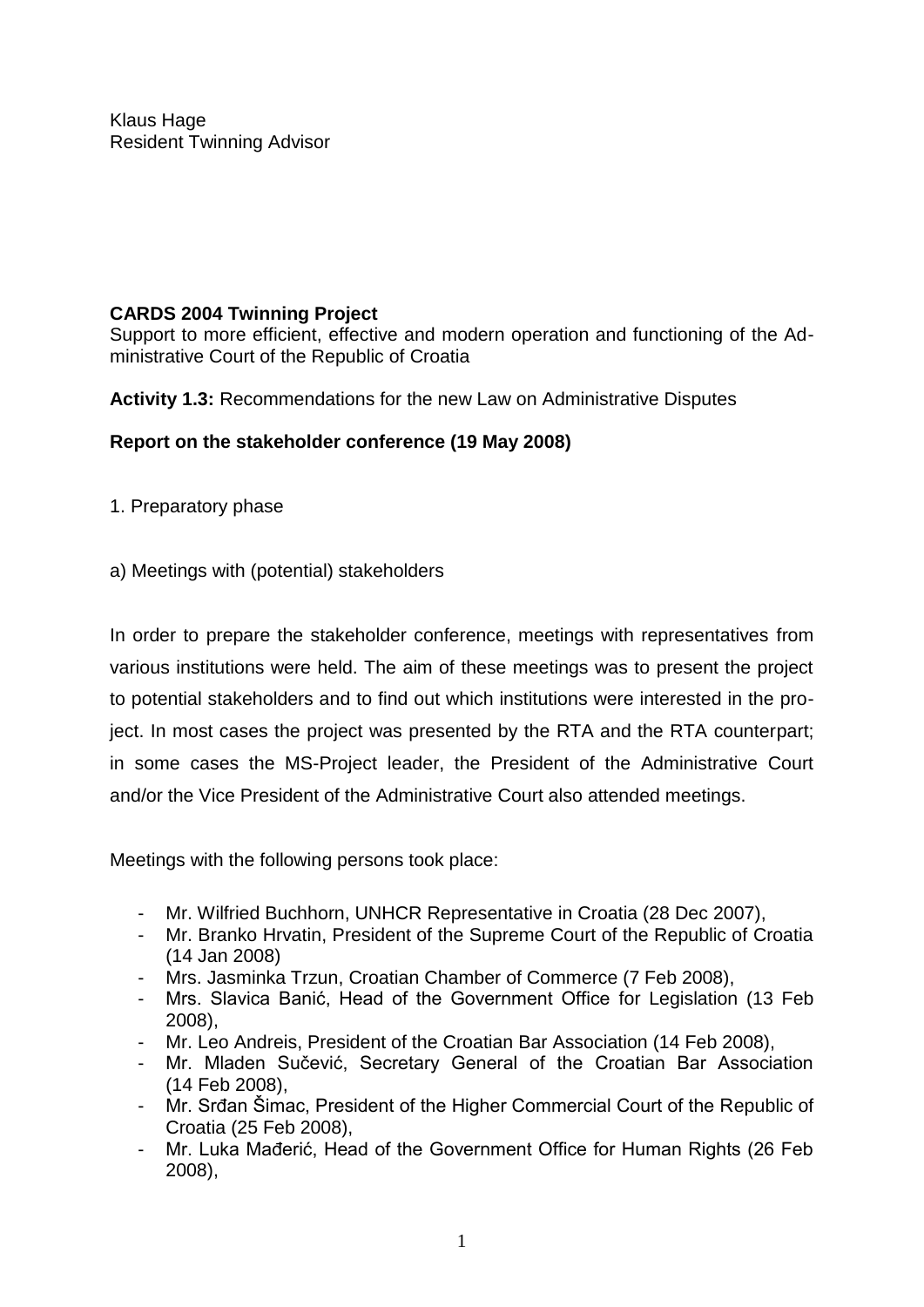- Mrs. Admira Ribičić, Croatian Employers' Association (27 Feb 2008),
- Mrs. Mira Lenardić, General Secretary of the National Competitiveness Council (27 Feb 2008),
- Mr. Kristijan Turkalj, Head of the Directorate for International Legal Assistance, Cooperation and Human Rights, Ministry of Justice (10 Mar 2008),
- Mr. Antun Palarić, State Secretary, Central State Office for Administration (13 Mar 2008),
- Mr. Julio Nabais, Senior Advisor, SIGMA (17 Mar 2008),
- Mrs. Ana Knežević, President of the Union of Autonomous Trade Unions of Croatia, and representatives from two other trade unions (URSH and MHSDJS, 27 Mar 2008),
- Mr. Mladen Ivanović, Union of the Association of Towns and the Association of Municipalities of the Republic of Croatia (1 Apr 2008),
- Mrs. Marta Vidaković Mukić, Croatian County Association (10 Apr 2008),
- Prof. Jaksa Barbić, Croatian Academy of Sciences (17 Apr 2008),
- Mr. Davor Okičić, Deputy Secretary General, German-Croatian Chamber of Commerce (23 Apr 2008),
- Prof. Josip Kregar, Dean of the Faculty of Law, University Zagreb (23 Apr 2008),
- Prof. Biljana Kostadinov, Professor for Constitutional Law, University of Zagreb (23 Apr 2008),
- Mrs. Ana Lovrin, Minister of Justice (9 May 2008),
- Mr. Dražen Bošnjaković, State Secretary, Ministry of Justice (9 May 2008),
- Mrs. Marina Dujmović Vuković, State Secretary, Ministry of Justice (9 May 2008),
- Doc. Dario Đerđa, Lecturer for Administrative Law, University Rijeka (13 May 2008),
- Mrs. Ljubica Strugar, Head of the Autonomous Department for Second Instance Administrative Procedure, Ministry of Finance (14 May 2008).

b) Written comments by stakeholders

In the course of the project, the working group for the drafting of a new ZUS prepared – among others – two papers: The Strategy paper which covers the basic principles for a new ZUS as well as the future structure of the administrative jurisdiction (cp. act. 1.2 of the work plan) and the Drafting guidelines which give an overview over further key legal instruments for a new ZUS (cp. act. 1.3 of the work plan). Both papers were sent out to stakeholders with the request to submit written comments. The following institutions were approached:

- all 15 Croatian ministries,
- Central State Office for Administration,
- Association of Croatian Judges,
- Croatian Bar Association,
- Croatian Notary Chamber,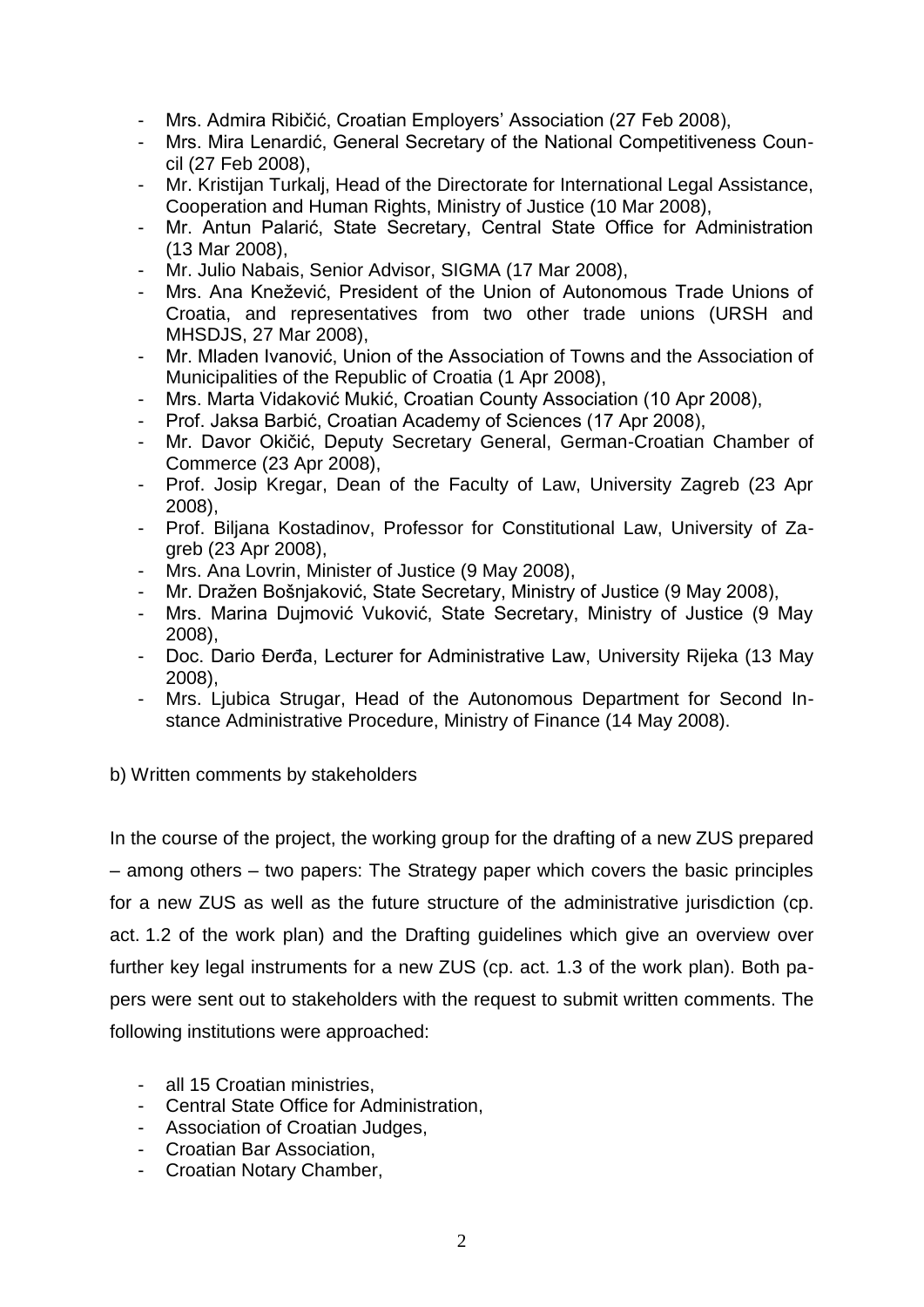- Law faculties in Osijek, Rijeka, Split and Zagreb,
- Croatian Chamber of Commerce,
- German-Croatian Chamber of Commerce,
- Croatian Employers Association,
- National Competitiveness Council,
- Croatian County Association,
- Union of the Association of Towns and the Association of Municipalities of the Republic of Croatia,
- six Croatian trade unions,
- UNHCR and
- SIGMA.

Written comments were submitted by:

- Ministry for Culture,
- Ministry of Finance,
- Ministry for Regional Development, Forestry and Water Management,
- Ministry for the Sea, Traffic and Infrastructure,
- Ministry for Tourism,
- Central State Office for Administration,
- Croatian Chamber of Commerce,
- Croatian Employers' Association,
- Union of the Association of Towns and the Association of Municipalities of the Republic of Croatia,
- UNHCR and
- SIGMA.

Overall, the written comments were very supportive. None of the comments spoke out against one of the basic principles or an administrative jurisdiction with two instances.

Out of the eleven comments received, four did not go into further detail but stated their general support for the proposals of the working group. The more detailed comments questioned some proposals regarding further key issues (e.g. second instance proceedings, violation of procedural formalities, decisions without oral hearing). In addition to that, some of these comments expressed their concern that the introduction of mandatory oral hearings and a second court instance could further prolong proceedings. Especially the Croatian Chamber of Commerce stressed the importance of quick decisions for the business community.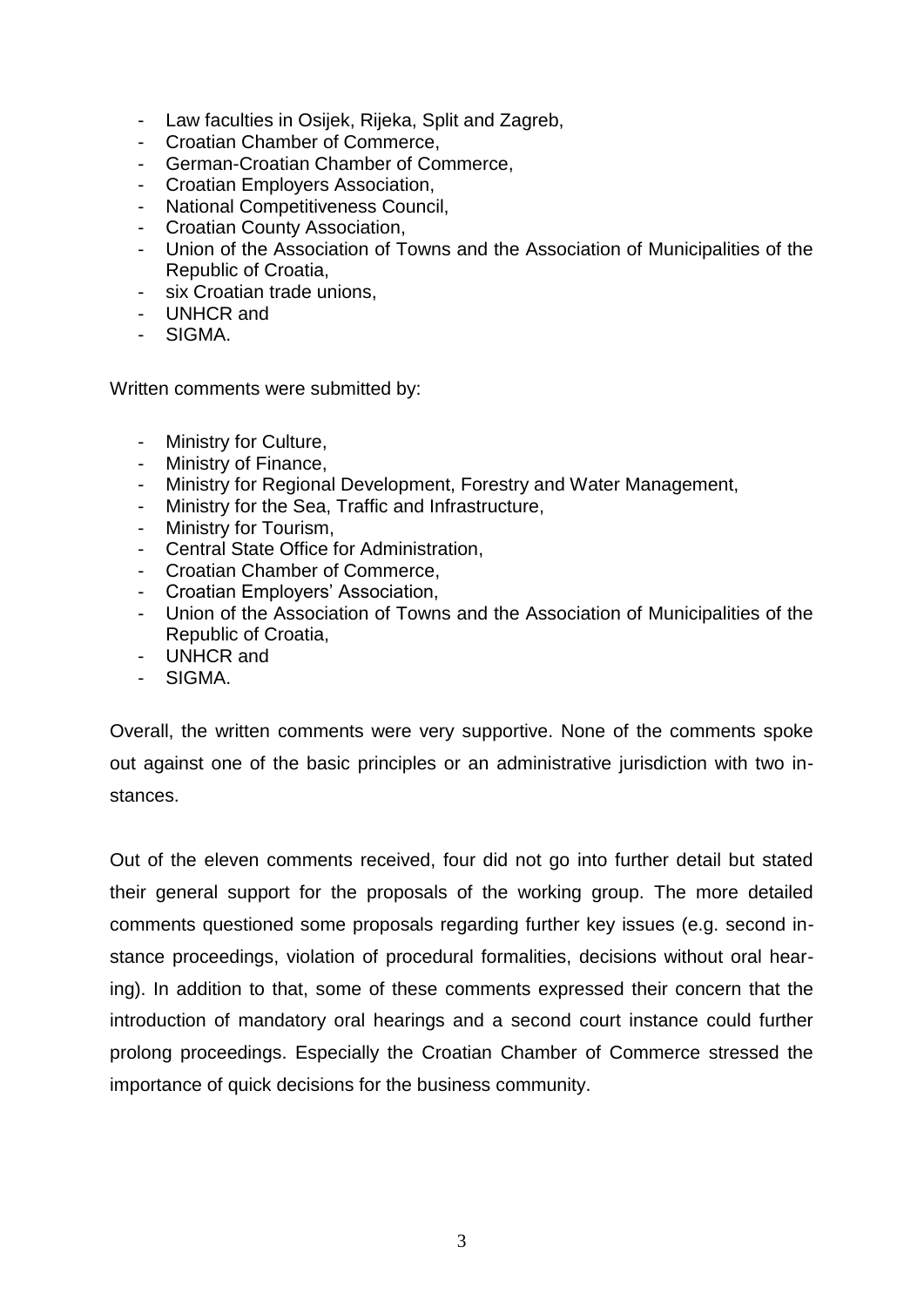In a detailed statement, the Ministry of Finance gave a favourable opinion on oral hearings, reformatory decisions and a two tier administrative jurisdiction with four regional first instance courts and one Supreme Administrative Court.

## 2. Stakeholder conference

The conference took place on 19 May 2008 in the great hall of the Administrative Court. Around 90 persons, representing ministries, the judiciary, universities and national as well as international associations and institutions were attending the conference, among them:

- Prof. Željko Potočnjak, acting President of the Constitutional Court of the Republic of Croatia,
- Mrs. Marina Dujmović Vuković, State Secretary, Ministry of Justice,
- Mrs. Davorka Lukanović Ivanišević, Judge at the Supreme Court,
- Mr. Ivica Kujundžić, BC-Project leader and President of the Administrative Court of the Republic of Croatia,
- Mrs. Ljiljana Karlovčan Đurović, Vice President of the Administrative Court of the Republic of Croatia,
- Mr. Zoran Pičuljan, Deputy State Secretary, Central State Office for Administration,
- Mr. Constantino Longares Barrio, Head of Operations Economic Development, Justice and Home Affairs, Delegation of the European Commission to the Republic of Croatia,
- Mr. Bernd Fischer, charge d'affaires, German embassy,
- Mr. Michael Kainz, Austrian embassy,
- Mr. Eckard Hien, MS-Project leader and former President of the German Federal Administrative Court,
- Mr. Wilfried Buchhorn, UNHCR Representative in Croatia.

The conference began with short introductory speeches by State Secretary Dujmović Vuković, EU-representative Longares Barrio, President Kujundžić and MS-Project leader Hien. Mrs. Dujmović Vuković expressed her support for an administrative judiciary with two instances. Mr. Longares Barrio stressed the political importance of a functioning administration as well as a functioning administrative jurisdiction for Croatia's accession to the EU. In order to better fulfill its role as a guardian of legality, the administrative jurisdiction would need a second court instance and greater powers, as e.g. the power to render reformative decisions. Mr. Kujundžić highlighted the necessity of reforms for a functioning administrative jurisdiction. Mr. Hien pointed out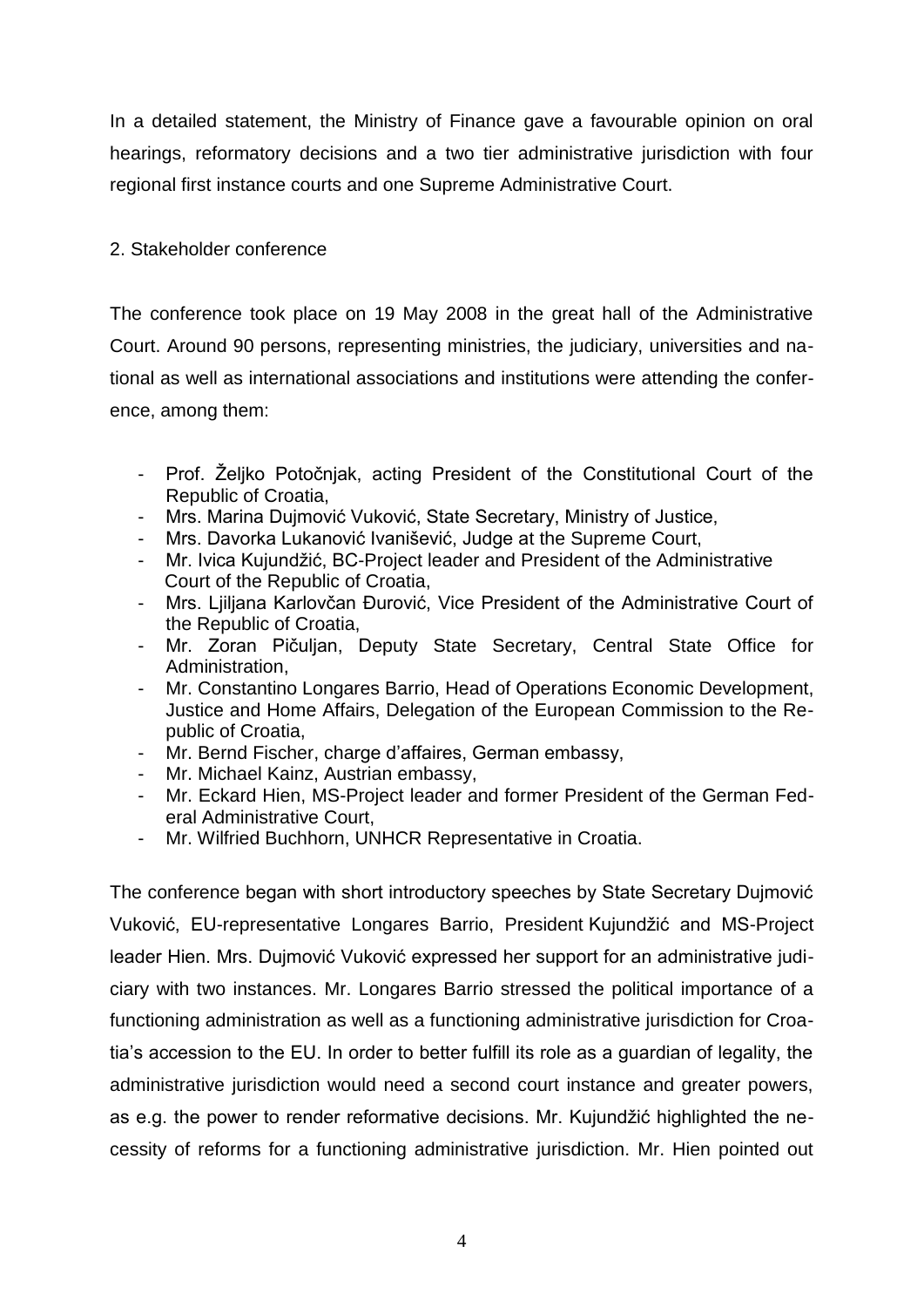that the proposals submitted by the working group could not be judged one by one but had to be seen as a package.

Following the introductory speeches, RTA Hage gave a short overview over the Strategy paper, the Drafting guidelines and the written comments submitted by stakeholders. After this presentation the Strategy paper as well as the Drafting guidelines were discussed. The most important statements can be summed up as follows:

Prof. Potočnjak, acting President of the Constitutional Court of the Republic of Croatia, referred to the existing backlog of cases at the Administrative Court. Because of this backlog, the Constitutional Court would receive a substantial number of law suits regarding the duration of proceedings at the Administrative Court, especially regarding pension cases or cases concerning civil servants. Mr. Potočnjak then turned to the basic principles for a new ZUS and cited his strong support for mandatory oral hearings. In addition to that, he advocated the change from a cassatory to a reformatory system, hoping that this change would help to reduce the number of referrals of a case to the administration and thus lead to a reduction of the duration of proceedings.

Mr. Wilfried Buchhorn, UNHCR Representative in Croatia, also appreciated the proposals of the working group: Legal instruments like mandatory oral hearings, reformative decisions, suspensive effect and the decision of appropriate cases by single judges would all help to improve the protection of refugees in Croatia as well as the protection of legality in general.

Mrs. Davorka Lukanović Ivanišević, Judge at the Supreme Court, reported that the majority of judges at the Supreme Court has read the Strategy paper as well as the Drafting guidelines and regarded them as valuable documents. These papers would contain many good proposals, especially full jurisdiction on facts and law, mandatory oral hearings and a two instance administrative jurisdiction. However, Mrs. Lukanović Ivanišević doubted whether the proposed "filter" between the first and the second instance (leave to appeal solution) would work effectively.

5